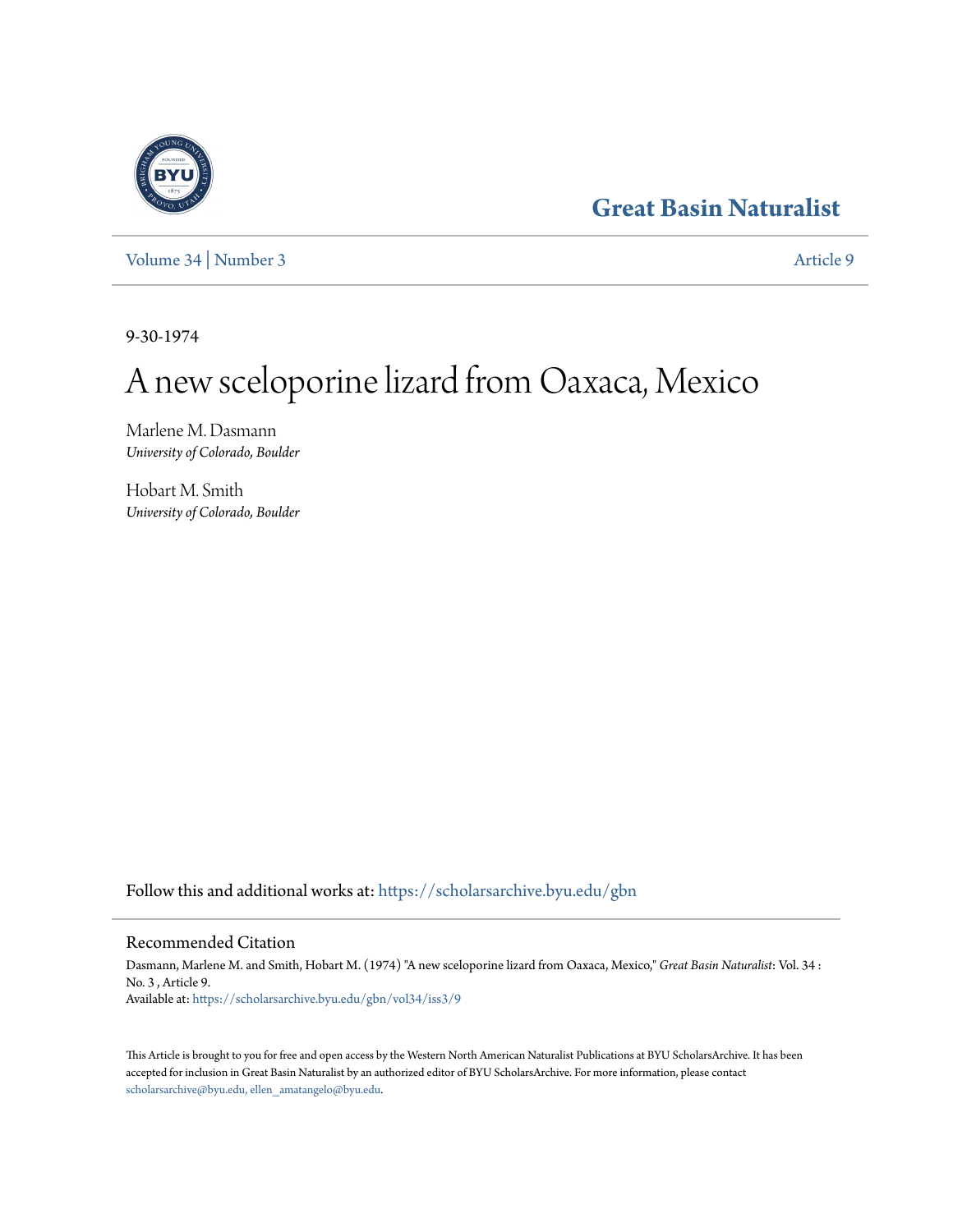### A NEW SCELOPORINE LIZARD FROM OAXACA, MEXICO

Marlene M. Dasmann<sup>1</sup> and Hobart M. Smith<sup>1</sup>

ABSTRACT.— Sceloporus megalepidurus halli, subsp. nov., is described from San Jose Lachiguiri, Oaxaca, Mexico, from one adult male.

Among specimens recently collected for the University of Colorado Museum by the late Thomas B. MacDougall in <sup>a</sup> remote sector of the Sierra Madre del Sur of Oaxaca, Mexico, is a single specimen of a distinct, unnamed race of Sceloporus megalepidurus. Despite an appeal for search for more material before his death, he was unable to secure it. The senior author attempted to reach the locality with directions provided by Mr. MacDougall only a week before his death but was unable to do so. Since additional material is not now likely to be acquired for at least several years, we here describe and name

Sceloporus megalepidurus halli, subsp. nov.

HoLOTYPE.— University of Colorado Museum 41137, adult male, collected by Thomas MacDougall in October 1967 at San Jose Lachiguiri, Oaxaca, Mexico.

DIAGNOSIS.— A Sceloporus megalepidurus of small size, maximum snout-vent measurement <sup>47</sup> mm; dorsal scales <sup>46</sup> from occiput to base of tail; no ventral coloration.

DESCRIPTION OF HOLOTYPE.— Head scales above (Fig. 1) smooth, weakly pitted on frontonasals and prefrontals; interparietal about <sup>3</sup> mm wide, broader posteriorly than anteriorly, posterior edge fairly straight; parietals divided in two, each about one-sixth size of inter parietal; a moderately large scale posterior to parietal, considered to be <sup>a</sup> secondary parietal; <sup>a</sup> pair of moderate-sized rectangular frontoparietals, separated medially by broad contact of frontal and inter parietal; frontal transversely divided, posterior section three-fourths as large as anterior section; prefrontals moderate in size, narrowly contacting each other medially; median frontonasal somewhat larger than either lateral frontonasal; a pair of square scales in front of median frontonasals, preceded by another, similar pair of scales; four postrostrals; four enlarged supraoculars on each side, separated from median head scales by <sup>a</sup> complete row of small scales; one complete and another incomplete row of scales separating supraoculars from superciliaries; six superciliaries on each side, normal; one canthal on each side; subnasal present, about same size as loreal; preocular not divided; subocular long, single, followed posteriorly around margin of orbit by two postoculars; two incomplete rows of lorilabials (Fig. 2), reduced to one row below subocular; one row of

<sup>&#</sup>x27;Department of Environmental, Population and Organismic Biology. University of Colorado, Boulder, Colorado 80302.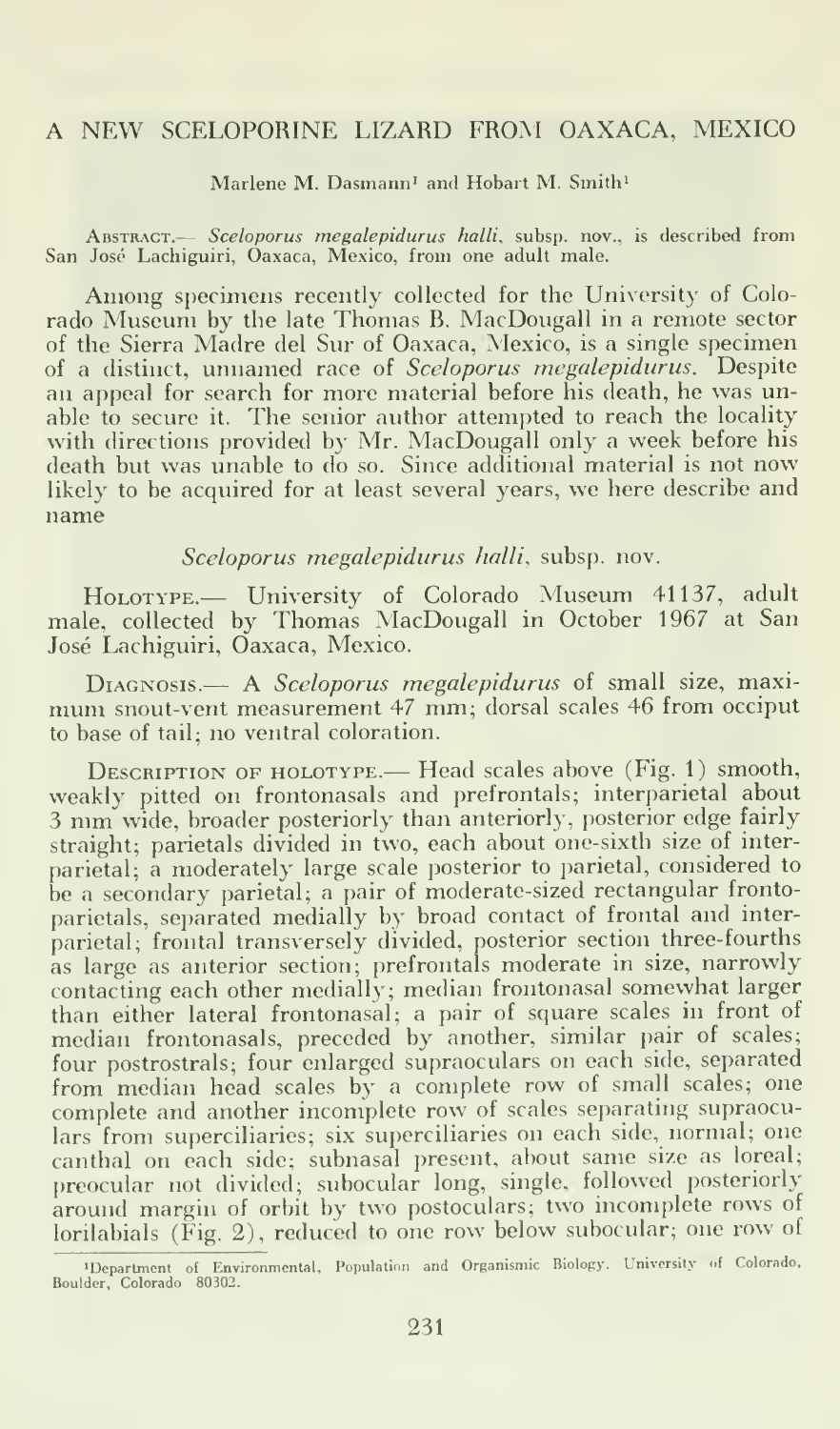

Fig. 1. Dorsal head scales of the holotype of S. m. halli.

lorilabials continuous around end of snout; five supralabials to a point at posterior margin of eye.

Mental pentagonal, with a labial border about half that of rostral; outer row of labiomentals separated from mental by narrow contact of first postmental and first infralabial; four pairs of well-differentiated postmentals, followed by several scales not well differentiated from adjoining gular scales; first pair of postmentals in contact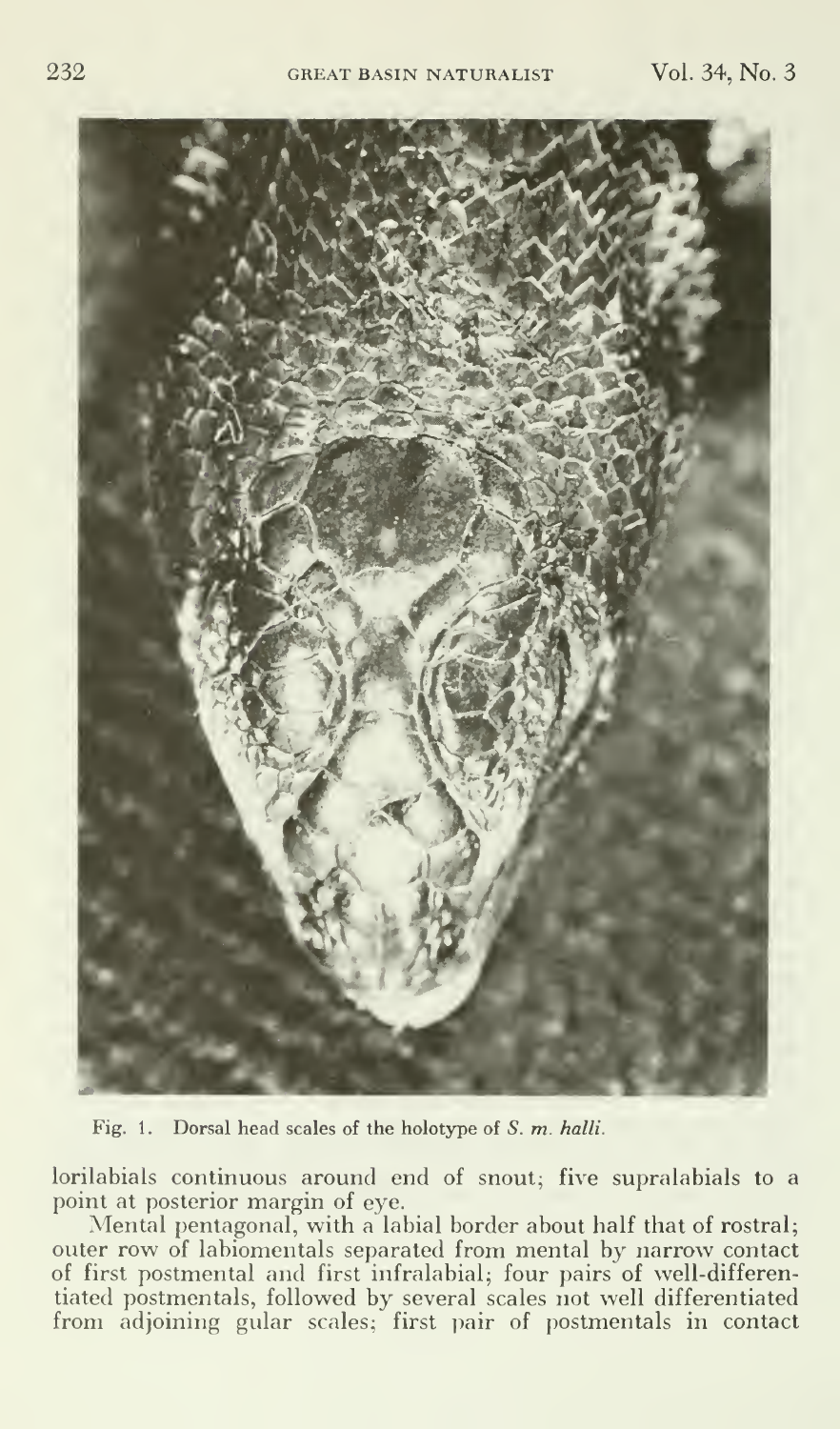

Fig. 2. Lateral head scales of the holotype of S. m. halli.

medially; gular scales all nearly equal in size, somewhat smaller than scales on chest, smallest below ear and between postmentals.

Auricular lobules three-four; about six scales between auricular lobules and postoculars; temporal scales keeled, larger than scales between ear and lateral nuchal fold, smaller than largest auricular lobule; scales between ear and lateral nuchal fold keeled, mucronate.

Dorsal scales 46 from occiput to base of tail, not reduced in size on nape, weakly keeled, weakly mucronate; lateral scales about onethird smaller than dorsals, not abruptly differentiated from them; lateral scales in oblique rows converging posterodorsally; most ventral scales with a single apical notch; scales in axilla and groin imbricate, some notched; scales on chest slightly larger than midventral scales; preanal scales somewhat smaller than lateral abdominal scales, subequal in size to smallest midventral scales; dorsal scales on rump somewhat reduced; dorsal caudal scales at least twice as large as scales on rump; scales around middle of body 54.

Dorsal scales of upper foreleg keeled, mucronate, equal in size to dorsal scales on body, slightly larger than largest dorsals on lower foreleg; scales on ventral surface of upper foreleg very small, keeled, weakly mucronate, those of lower foreleg larger, keeled, mucronate; lamellar formula for fingers 8-12-16-19-12 (9-11-16-18-12).

Dorsal scales of shank keeled, mucronate, equal in size to median dorsal scales, those of thigh slightly smaller; scales on anterodorsal surface of shank near tibiometatarsal joint greatly reduced in size; ventral scales of shank smooth, smaller than dorsal scales of same member, decreasing in size on ventral surface near femoral pores; scales preceding femoral pores subequal to preanal scales; median scales on posterior surface of thigh keeled, mucronate, subequal to scales in preanal region, decreasing toward series of femoral pores;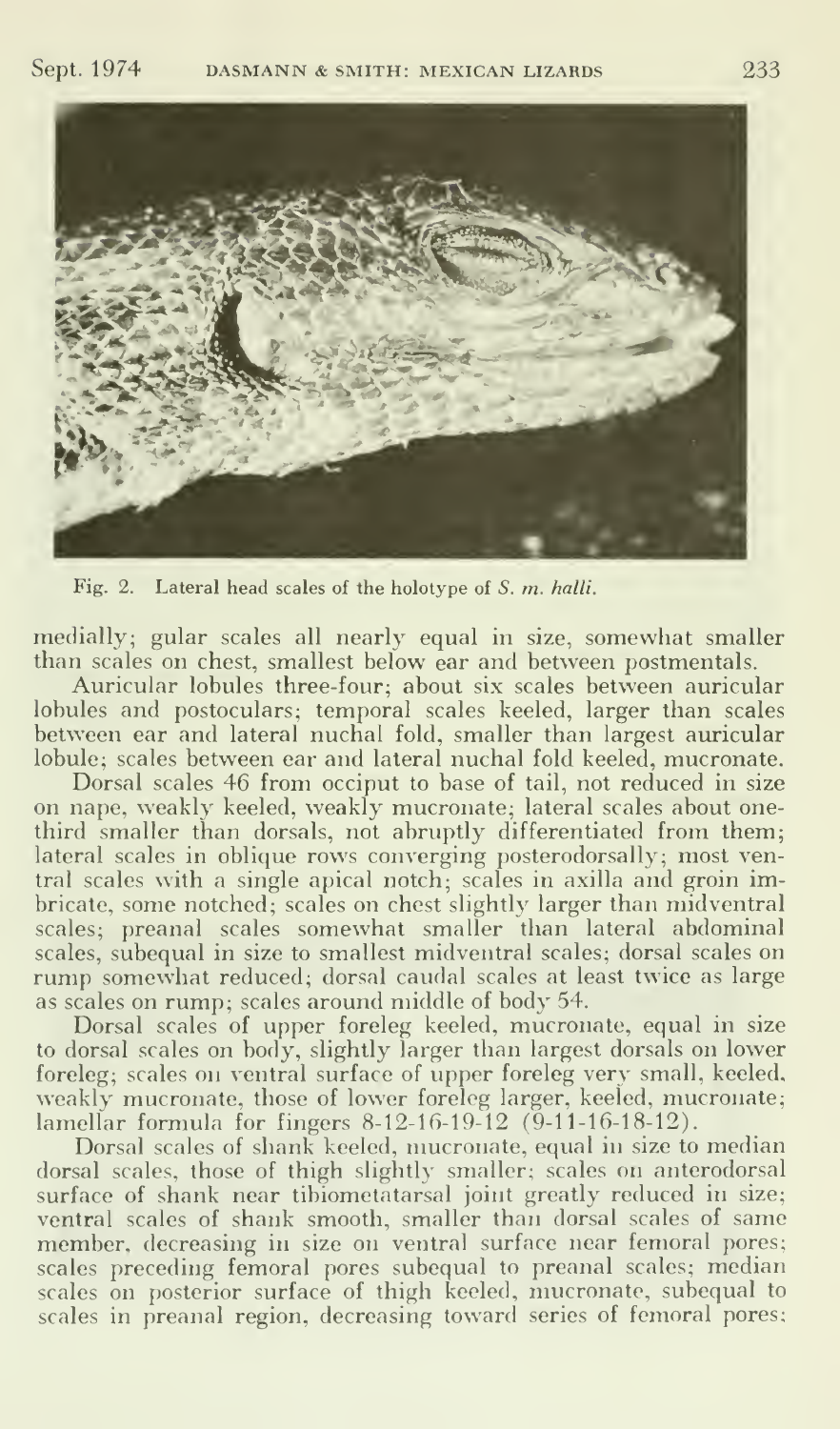femoral pores 13-14, the two series separated by four scales; no postfemoral dermal pocket; enlarged postanals present, broader than long, separated narrowly by two small scales; lamellar formula for toes 9-13-17-20-13 (10-14-16-20-13).

Color and Pattern (Fig. 3). Dorsal surface brown gray; a broad, clove brown band from posterior margin of orbit to rump, bordered on each edge by a light line; below this, irregular spots of clove brown, absent toward ventral surface; black area on shoulder; limbs with narrow clove brown bands; posterior surface of thigh irregularly reticulated with clove brown; tail with narrow clove brown bands.

Male with immaculate ventral surface; gular scales brown gray, appearing banded toward throat.

Discussion.— The present specimen is placed in the megalepidurus group of Smith (1939). Its only major physical distinction in comparison with Sceloporus pictus is its lack of ventral color. This characteristic is also found in *Sceloporus megalepidurus*, a close relative of S. *pictus*. However, the specimen has fewer scales from occiput to base of tail (46) than does *S. megalepidurus* (52-63). Indeed the new taxon probably will prove to have <sup>a</sup> lower mean dorsal scale count than even *pictus*, perhaps even diagnostically than lower. Comparisons are given in Table 1, from our own counts. The differences between the present type and both *megalepidurus* and *pictus* are such that we believe its accorded rank should be subspecific despite the extensive isolation presently indicated. There is no particular resemblance to either S. subpictus or S. cryptus, the only other taxa of the *megalepidurus* group; each has distinct lateral belly patches, dorsals no more than 37 from occiput to base of tail, and other distinctions.

If S. pictus were regarded as specifically distinct from S. megalepidurus, the taxon here described would most reasonably be re garded as a subspecies of the former (S. pictus halli). However,



Fig. 3. Dorsolateral view of the holotype of S. m. halli.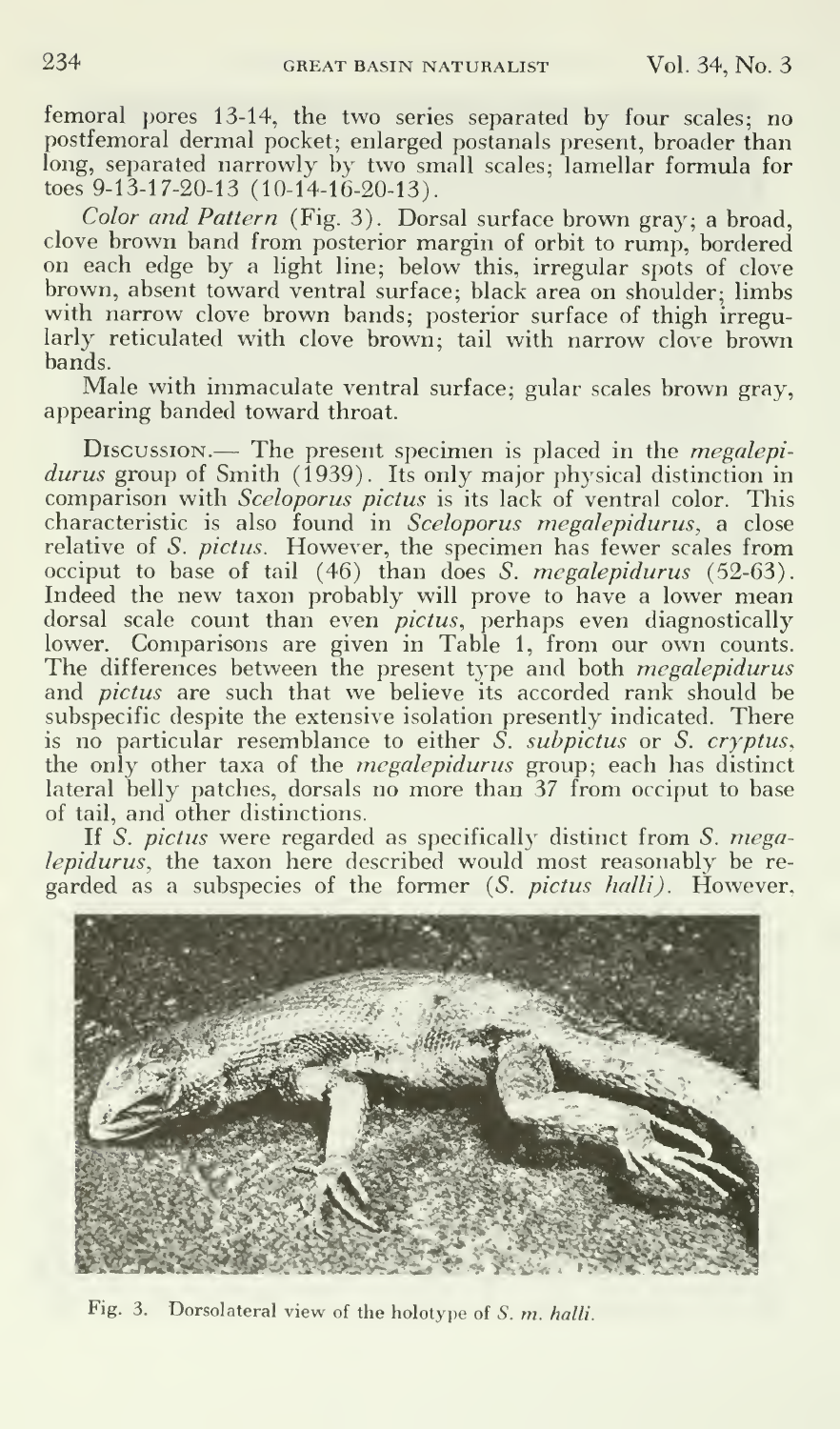| Name                 | Sample<br>size | Dorsal<br>scales  | Ventral<br>scales | <b>Scales</b><br>around<br>midbody | Femoral<br>pores  | <b>Scales</b><br>hetween<br>femoral<br>pores |
|----------------------|----------------|-------------------|-------------------|------------------------------------|-------------------|----------------------------------------------|
| Sceloporus m. pictus | 13             | 50.6<br>$46 - 54$ | 49.4<br>$45 - 54$ | 56.9<br>53-61                      | 15.0<br>$12 - 18$ | 4.8<br>$3 - 7$                               |
| S. m. megalepidurus  | 45             | 56.7<br>52-63     | 56.2<br>$45 - 69$ | 57.4<br>$46 - 68$                  | 14.7<br>$13 - 17$ | 5.7<br>$4 - 7$                               |
| Hybrids (pictus)     |                |                   |                   |                                    |                   |                                              |
| mekalepidurus)       | 51             | 57.8<br>$52 - 63$ | 53.6<br>$46 - 70$ | 55.2<br>$45 - 65$                  | 14.5<br>$12 - 18$ | 5.9<br>$4 - 8$                               |
| S. m. halli          |                | 46                | 50                | 54                                 | $13 - 14$         | 4                                            |

TABLE 1. Selected scale counts (means and ranges) in S. megalepidurus.

recently Dr. William P. Hall discovered an apparent intergradation zone between the ranges of  $S$ . *pictus* and  $S$ . *megalepidurus*. The specimens collected from this area are quite similar to *megalepidurus* in numbers of dorsal scales, ventral scales, scales around the midbelly, femoral pores, and scales between the femoral pore series. However, the males have distinct blue belly patches, much as in pictus, although they are not as clearly defined as is typical of the latter race. Some of the hybrid males have thin black lines outlining these blue belly patches. We thus conclude that indeed *megalepi-*<br>durus and *pictus* do intergrade and should be ranked as conspecific subspecies; accordingly our new taxon must fall as a subspecies of S. megalepidurus.

Sceloporus m. pictus and S. m. megalepidurus probably evolved from the same ancestral race, and, due to geographic isolation, became phenotypically (and presumably genetically) distinct. The present zone of intergradation appears to be secondary, with reunion of the populations occurring after a number of differences between them had evolved. Because the specimens from this intergradation zone have the S.  $m$ . pictus ventral coloration and S.  $m$ . megalepidurus scale counts, we assume that S.  $m$ . halli was not of a similar origin (i.e., not a result of interbreeding between *pictus* and *megalepi*durus). It appears more likely that the new taxon is an offshoot of a common ancestral population. S. m. halli occurs in southern Oaxaca far removed from the present ranges of S. m. pictus or S. m. megalepidurus and far from the intergradation zone (Fig. 4). A founder population could conceivably have been displaced this far from its natural range by human agency, but it seems unlikely. Probably the range of the common ancestral population once maintained continuity from northern Oaxaca into this area, and has since contracted, leaving this population isolated to evolve on its own. Since all of the present subspecies of *megalepidurus* are so closely related, they probably carry many of the same genes. It would appear that<br>S. m. halli has paralleled some of the mutations or combinations phenotypically expressed in S. m. megalepidurus, becoming like it in being immaculate ventrally but otherwise remaining similar to S. *m. pictus*, which presumably is more like the ancestral population than is either of the peripheral subspecies. Unfortunately, only one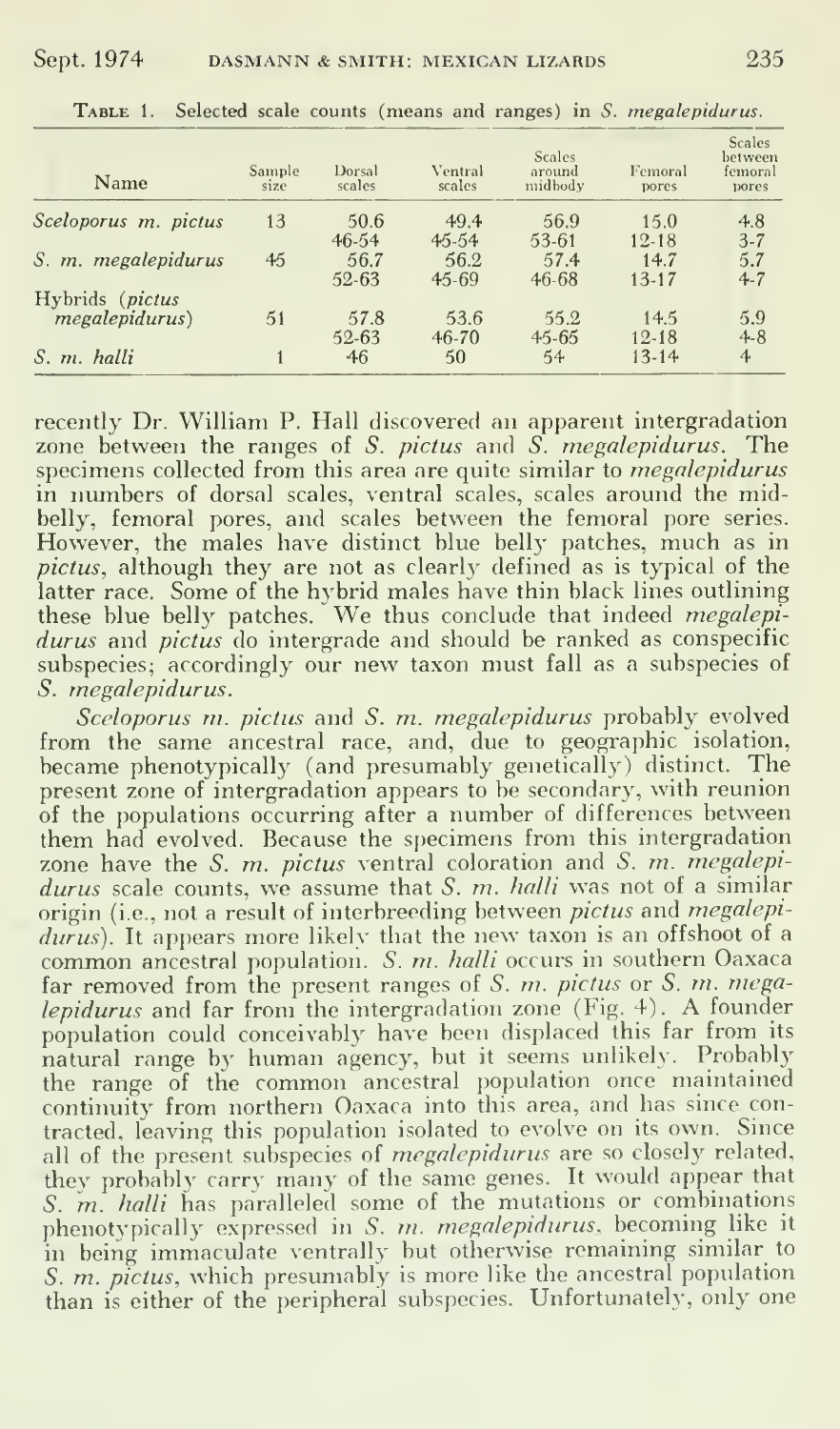

Fig. 4. Distribution of the subspecies of S. megalepidurus.

specimen of S.  $m$ . halli is available; it is hoped that future collecting efforts will concentrate on the area where the holotype was found.

The area around San José Lachiguiri, Distrito Miahuatlán, Oaxaca, is unusual in several ways other than serving as the habitat of S. m. halli. Unexpected taxa of the genera Phrynosoma and Barisia are also found here, all far removed from their close relatives. At one time the ranges of these and other species could have ex tended in continuity to this area. Due to climatic change, or some other limiting factor, their ranges contracted, leaving relic populations isolated in this area, where they became to some degree dif ferentiated from their parental stock. Why this area appears to contain so many relictual populations is not yet understood. Whatever the reason, it constitutes an unusually distinctive faunal district.

Specimens Examined.— Specimens have been examined in the Museum of Comparative Zoology (mcz). University of Colorado